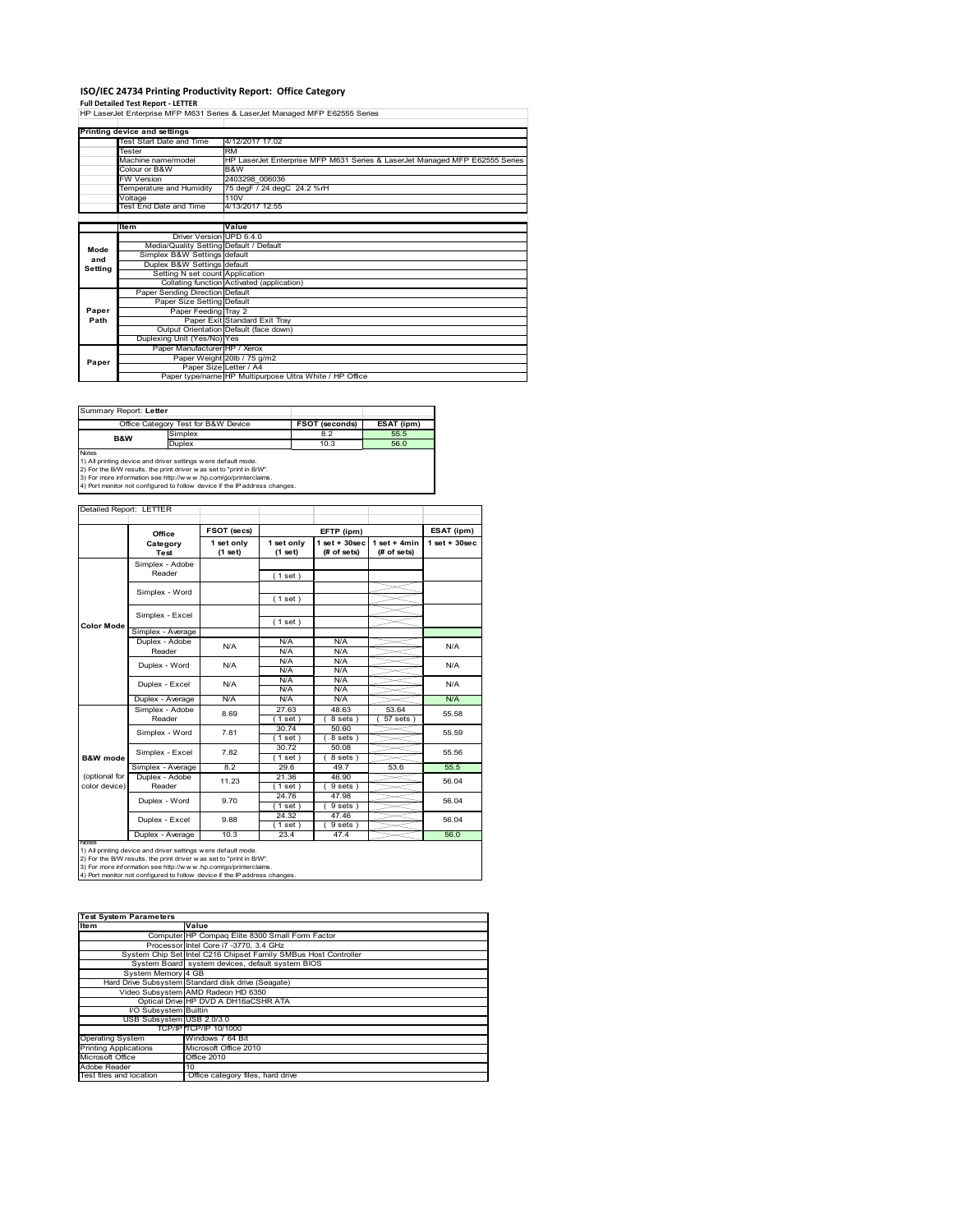# **ISO/IEC 24734 Printing Productivity Report: Office Category Full Detailed Test Report ‐ A4**

|               | HP LaserJet Enterprise MFP M631 Series & LaserJet Managed MFP E62555 Series |                                                                             |  |  |  |
|---------------|-----------------------------------------------------------------------------|-----------------------------------------------------------------------------|--|--|--|
|               |                                                                             |                                                                             |  |  |  |
|               | Printing device and settings                                                |                                                                             |  |  |  |
|               | Test Start Date and Time                                                    | 4/12/2017 17:02                                                             |  |  |  |
|               | Tester                                                                      | <b>RM</b>                                                                   |  |  |  |
|               | Machine name/model                                                          | HP LaserJet Enterprise MFP M631 Series & LaserJet Managed MFP E62555 Series |  |  |  |
|               | Colour or B&W                                                               | B&W                                                                         |  |  |  |
|               | <b>FW Version</b>                                                           | 2403298 006036                                                              |  |  |  |
|               | Temperature and Humidity                                                    | 75 degF / 24 degC 24.2 %rH                                                  |  |  |  |
|               | Voltage                                                                     | 110V                                                                        |  |  |  |
|               | Test End Date and Time                                                      | 4/13/2017 12:55                                                             |  |  |  |
|               |                                                                             |                                                                             |  |  |  |
|               | Item                                                                        | Value                                                                       |  |  |  |
|               | Driver Version UPD 6.4.0                                                    |                                                                             |  |  |  |
| Mode          | Media/Quality Setting Default / Default                                     |                                                                             |  |  |  |
| and           | Simplex B&W Settings default                                                |                                                                             |  |  |  |
| Setting       | Duplex B&W Settings default                                                 |                                                                             |  |  |  |
|               | Setting N set count Application                                             |                                                                             |  |  |  |
|               |                                                                             | Collating function Activated (application)                                  |  |  |  |
|               | Paper Sending Direction Default                                             |                                                                             |  |  |  |
|               | Paper Size Setting Default                                                  |                                                                             |  |  |  |
| Paper<br>Path | Paper Feeding Tray 2                                                        |                                                                             |  |  |  |
|               |                                                                             | Paper Exit Standard Exit Tray                                               |  |  |  |
|               | Duplexing Unit (Yes/No) Yes                                                 | Output Orientation Default (face down)                                      |  |  |  |
|               | Paper Manufacturer HP / Xerox                                               |                                                                             |  |  |  |
|               |                                                                             | Paper Weight 20lb / 75 g/m2                                                 |  |  |  |
| Paper         |                                                                             | Paper Size Letter / A4                                                      |  |  |  |
|               |                                                                             | Paper type/name HP Multipurpose Ultra White / HP Office                     |  |  |  |

| Summary Report: A4                                                                 |                                                                                                                                      |                       |            |  |  |  |  |
|------------------------------------------------------------------------------------|--------------------------------------------------------------------------------------------------------------------------------------|-----------------------|------------|--|--|--|--|
|                                                                                    | Office Category Test for B&W Device                                                                                                  | <b>FSOT (seconds)</b> | ESAT (ipm) |  |  |  |  |
| <b>B&amp;W</b>                                                                     | Simplex                                                                                                                              | 8.4                   | 52.9       |  |  |  |  |
|                                                                                    | <b>Duplex</b>                                                                                                                        | 10.3                  | 53.5       |  |  |  |  |
| <b>Notes</b><br>2) Ear more information can letter/hereou by coming industry-plans | 1) All printing device and driver settings were default mode.<br>2) For the B/W results, the print driver was set to "print in B/W". |                       |            |  |  |  |  |

3) For more information see http://w w w .hp.com/go/printerclaims. 4) Port monitor not configured to follow device if the IP address changes.

|                     | Office                  | FSOT (secs)           |                       | ESAT (ipm)                     |                               |                    |  |
|---------------------|-------------------------|-----------------------|-----------------------|--------------------------------|-------------------------------|--------------------|--|
|                     | Category<br><b>Test</b> | 1 set only<br>(1 set) | 1 set only<br>(1 set) | $1$ set + 30sec<br>(# of sets) | $1$ set + 4min<br>(# of sets) | $1$ set + $30$ sec |  |
|                     | Simplex - Adobe         |                       |                       |                                |                               |                    |  |
|                     | Reader                  |                       | (1 set)               |                                |                               |                    |  |
|                     | Simplex - Word          |                       |                       |                                |                               |                    |  |
|                     |                         |                       | (1 set)               |                                |                               |                    |  |
|                     | Simplex - Excel         |                       |                       |                                |                               |                    |  |
| Colour<br>Mode      |                         |                       | (1 set)               |                                |                               |                    |  |
|                     | Simplex - Average       |                       |                       |                                |                               |                    |  |
|                     | Duplex - Adobe          | N/A                   | N/A                   | N/A                            |                               | N/A                |  |
|                     | Reader                  |                       | N/A                   | N/A                            |                               |                    |  |
|                     | Duplex - Word           | N/A                   | N/A                   | N/A                            |                               | N/A                |  |
|                     |                         |                       | N/A                   | N/A                            |                               |                    |  |
|                     | Duplex - Excel          | N/A                   | N/A                   | N/A                            |                               | N/A                |  |
|                     |                         |                       | N/A                   | N/A                            |                               |                    |  |
|                     | Duplex - Average        | N/A                   | N/A                   | N/A                            |                               | N/A                |  |
|                     | Simplex - Adobe         | 8.75                  | 27.43                 | 47.09                          | 51.28                         | 52.97              |  |
|                     | Reader                  |                       | (1 set )              | 8 sets)                        | $54$ sets $)$                 |                    |  |
|                     | Simplex - Word          | 8.25                  | 29.13                 | 48.12                          |                               | 52.96<br>52.98     |  |
|                     |                         |                       | $1$ set)              | 8 sets)                        |                               |                    |  |
|                     | Simplex - Excel         | 8.07                  | 29.73                 | 48.19                          |                               |                    |  |
| <b>B&amp;W</b> mode |                         |                       | (1 set )              | 8 sets)                        |                               |                    |  |
|                     | Simplex - Average       | 8.4                   | 28.7                  | 47.8                           | 51.2                          | 52.9               |  |
| (optional for       | Duplex - Adobe          | 10.70                 | 22.42                 | 42.88                          |                               | 53.56              |  |
| color device)       | Reader                  |                       | $1$ set)              | 8 sets)                        |                               |                    |  |
|                     | Duplex - Word           | 9.87                  | 24.32                 | 45.58                          |                               | 53.58              |  |
|                     |                         |                       | (1 set)               | 8 sets)                        |                               |                    |  |
|                     | Duplex - Excel          | 10.23                 | 23.44                 | 45.36                          |                               | 53.56              |  |
|                     |                         |                       | $1$ set)              | 8 sets)                        |                               |                    |  |
| <b>IVOIES</b>       | Duplex - Average        | 10.3                  | 23.3                  | 44.6                           |                               | 53.5               |  |

| <b>Test System Parameters</b>                                   |  |  |  |  |  |
|-----------------------------------------------------------------|--|--|--|--|--|
|                                                                 |  |  |  |  |  |
| Value                                                           |  |  |  |  |  |
| Computer HP Compaq Elite 8300 Small Form Factor                 |  |  |  |  |  |
| Processor Intel Core i7 -3770, 3.4 GHz                          |  |  |  |  |  |
| System Chip Set Intel C216 Chipset Family SMBus Host Controller |  |  |  |  |  |
| System Board system devices, default system BIOS                |  |  |  |  |  |
| System Memory 4 GB                                              |  |  |  |  |  |
| Hard Drive Subsystem Standard disk drive (Seagate)              |  |  |  |  |  |
| Video Subsystem AMD Radeon HD 6350                              |  |  |  |  |  |
| Optical Drive HP DVD A DH16aCSHR ATA                            |  |  |  |  |  |
| I/O Subsystem Builtin                                           |  |  |  |  |  |
| USB Subsystem USB 2.0/3.0                                       |  |  |  |  |  |
| TCP/IPITCP/IP 10/1000                                           |  |  |  |  |  |
| Windows 7 64 Bit                                                |  |  |  |  |  |
| Microsoft Office 2010                                           |  |  |  |  |  |
| Office 2010                                                     |  |  |  |  |  |
| 10                                                              |  |  |  |  |  |
| Office category files, hard drive                               |  |  |  |  |  |
|                                                                 |  |  |  |  |  |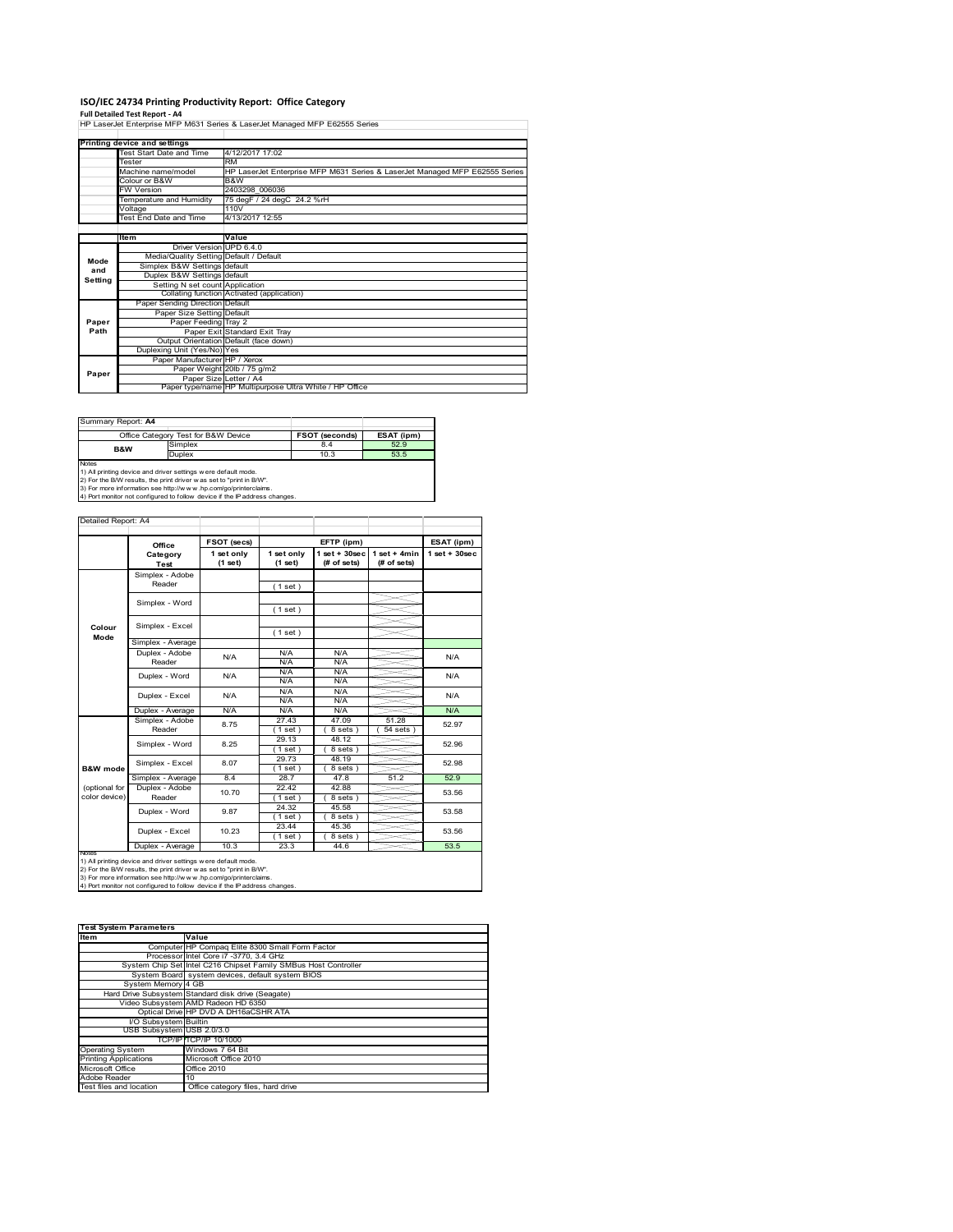**ISO/IEC 24734 Printing Productivity Report: Office Category<br>Feature Performance Full Report - Office Feature Performance Test<br>HP LaserJet Enterprise MFP M631 Series & LaserJet Managed MFP E62555 Series** 

|         | Printing device and settings            |                                                                             |
|---------|-----------------------------------------|-----------------------------------------------------------------------------|
|         | Test Start Date and Time                | 4/12/2017 17:02                                                             |
|         | Tester                                  | <b>RM</b>                                                                   |
|         | Machine name/model                      | HP LaserJet Enterprise MFP M631 Series & LaserJet Managed MFP E62555 Series |
|         | Colour or B&W                           | B&W                                                                         |
|         | <b>FW Version</b>                       | 2403298 006036                                                              |
|         | Temperature and Humidity                | 75 degF / 24 degC 24.2 %rH                                                  |
|         | Voltage                                 | 110V                                                                        |
|         | <b>Fest End Date and Time</b>           | 4/13/2017 12:55                                                             |
|         |                                         |                                                                             |
|         | ltem                                    | Value                                                                       |
|         | Driver Version UPD 6.4.0                |                                                                             |
| Mode    | Media/Quality Setting Default / Default |                                                                             |
| and     | Simplex B&W Settings default            |                                                                             |
| Setting | Duplex B&W Settings default             |                                                                             |
|         | Setting N set count Application         |                                                                             |
|         |                                         | Collating function Activated (application)                                  |
|         | Paper Sending Direction Default         |                                                                             |
|         | Paper Size Setting Default              |                                                                             |
| Paper   | Paper Feeding Tray 2                    |                                                                             |
| Path    |                                         | Paper Exit Standard Exit Tray                                               |
|         |                                         | Output Orientation Default (face down)                                      |
|         | Duplexing Unit (Yes/No) Yes             |                                                                             |
|         | Paper Manufacturer HP / Xerox           |                                                                             |
| Paper   |                                         | Paper Weight 20lb / 75 g/m2                                                 |
|         | Paper Size Letter / A4                  |                                                                             |
|         |                                         | Paper type/name HP Multipurpose Ultra White / HP Office                     |

| <b>ISO Print Productivity Report: Feature Performance Test Summary</b>                                                                                                                                                                                                                               |                                  |                               |                                      |  |  |  |
|------------------------------------------------------------------------------------------------------------------------------------------------------------------------------------------------------------------------------------------------------------------------------------------------------|----------------------------------|-------------------------------|--------------------------------------|--|--|--|
|                                                                                                                                                                                                                                                                                                      | <b>Feature Performance Ratio</b> |                               |                                      |  |  |  |
| <b>Printing Modes</b>                                                                                                                                                                                                                                                                                |                                  |                               | A5 and Legal                         |  |  |  |
| (Feature Adobe Reader - Office test file)                                                                                                                                                                                                                                                            |                                  | FSOT (base)<br>FSOT (feature) | <b>ESAT (feature)</b><br>ESAT (base) |  |  |  |
| A5 Landscape Feed - Colour                                                                                                                                                                                                                                                                           | Simplex                          |                               |                                      |  |  |  |
| <b>A5 Portrait Feed - Colour</b>                                                                                                                                                                                                                                                                     | Simplex                          |                               |                                      |  |  |  |
| Legal - Colour                                                                                                                                                                                                                                                                                       | Simplex                          |                               |                                      |  |  |  |
| Legal - Colour                                                                                                                                                                                                                                                                                       | Duplex                           |                               |                                      |  |  |  |
| A5 Landscape Feed - B/W                                                                                                                                                                                                                                                                              | Simplex                          | 137%                          | 152%                                 |  |  |  |
| <b>A5 Portrait Feed - B/W</b>                                                                                                                                                                                                                                                                        | Simplex                          | 71%                           | 51%                                  |  |  |  |
| Legal - B/W                                                                                                                                                                                                                                                                                          | Simplex                          |                               |                                      |  |  |  |
| Legal - B/W                                                                                                                                                                                                                                                                                          | Duplex                           |                               |                                      |  |  |  |
| <b>Notes</b><br>1) All printing device and driver settings were default mode.<br>2) Test conducted with 8-paper Office Feature Performance file.<br>3) For more information see http://w w w .hp.com/go/printerclaims.<br>4) Port monitor not configured to follow device if the IP address changes. |                                  |                               |                                      |  |  |  |

| <b>Printing Modes</b><br>Feature Adobe Reader - Office                                                                                                                                                                                                                                    | <b>Base Printing</b><br>Mode |                            | <b>Feature Performance</b> |                                |                                         |                                      |
|-------------------------------------------------------------------------------------------------------------------------------------------------------------------------------------------------------------------------------------------------------------------------------------------|------------------------------|----------------------------|----------------------------|--------------------------------|-----------------------------------------|--------------------------------------|
| test file (8-page)                                                                                                                                                                                                                                                                        |                              |                            | A5 and Legal               |                                |                                         |                                      |
|                                                                                                                                                                                                                                                                                           | <b>FSOT</b><br><b>Base</b>   | <b>ESAT</b><br><b>Base</b> | 1 set<br>FSOT (secs)       | $1$ set + 30 sec<br>ESAT (ipm) | FSOT (base)<br><b>FSOT</b><br>(feature) | <b>ESAT (feature)</b><br>ESAT (base) |
| Simplex A5 Landscape Feed - Colour                                                                                                                                                                                                                                                        |                              |                            |                            |                                |                                         |                                      |
| Simplex A5 Portrait Feed - Colour                                                                                                                                                                                                                                                         |                              |                            |                            |                                |                                         |                                      |
| <b>Legal Simplex - Colour</b>                                                                                                                                                                                                                                                             |                              |                            |                            |                                |                                         |                                      |
| Legal Duplex - Colour                                                                                                                                                                                                                                                                     |                              |                            |                            |                                |                                         |                                      |
| Simplex A5 Landscape Feed - B/W                                                                                                                                                                                                                                                           | 14.14                        | 52.96                      | 10.36                      | 80.9                           | 137%                                    | 152%                                 |
| Simplex A5 Portrait Feed - B/W                                                                                                                                                                                                                                                            | 14.14                        | 52.96                      | 19.94                      | 27.2                           | 71%                                     | 51%                                  |
| Legal Simplex - B/W                                                                                                                                                                                                                                                                       | 14.14                        | 52.96                      |                            |                                |                                         |                                      |
| Legal Duplex - B/W                                                                                                                                                                                                                                                                        | 14.14                        | 52.96                      |                            |                                |                                         |                                      |
| Notes<br>1) All printing device and driver settings were default mode.<br>2) Test conducted with 8-paper Office Feature Performance file<br>3) For more information see http://www.hp.com/go/printerclaims.<br>4) Port monitor not configured to follow device if the IP address changes. |                              |                            |                            |                                |                                         |                                      |

|                  | <b>Test System Parameters</b> |                                                                 |  |  |  |  |
|------------------|-------------------------------|-----------------------------------------------------------------|--|--|--|--|
|                  | <b>Item</b>                   | Value                                                           |  |  |  |  |
|                  |                               | Computer HP Compaq Elite 8300 Small Form Factor                 |  |  |  |  |
|                  |                               | Processor Intel Core i7 -3770, 3.4 GHz                          |  |  |  |  |
|                  |                               | System Chip Set Intel C216 Chipset Family SMBus Host Controller |  |  |  |  |
|                  |                               | System Board system devices, default system BIOS                |  |  |  |  |
| Test             | System Memory 4 GB            |                                                                 |  |  |  |  |
| System           |                               | Hard Drive Subsystem Standard disk drive (Seagate)              |  |  |  |  |
|                  |                               | Video Subsystem AMD Radeon HD 6350                              |  |  |  |  |
|                  |                               | Optical Drive HP DVD A DH16aCSHR ATA                            |  |  |  |  |
|                  | I/O Subsystem Builtin         |                                                                 |  |  |  |  |
|                  | USB Subsystem USB 2.0/3.0     |                                                                 |  |  |  |  |
| $\overline{1/O}$ |                               | TCP/IP TCP/IP 10/1000                                           |  |  |  |  |
|                  | <b>Operating System</b>       | Windows 7 64 Bit                                                |  |  |  |  |
|                  | <b>Printing Applications</b>  | Microsoft Office 2010                                           |  |  |  |  |
|                  | Software Microsoft Office     | <b>Office 2010</b>                                              |  |  |  |  |
|                  | Adobe Reader                  | 10                                                              |  |  |  |  |
|                  | Test files and location       | Office category files, hard drive                               |  |  |  |  |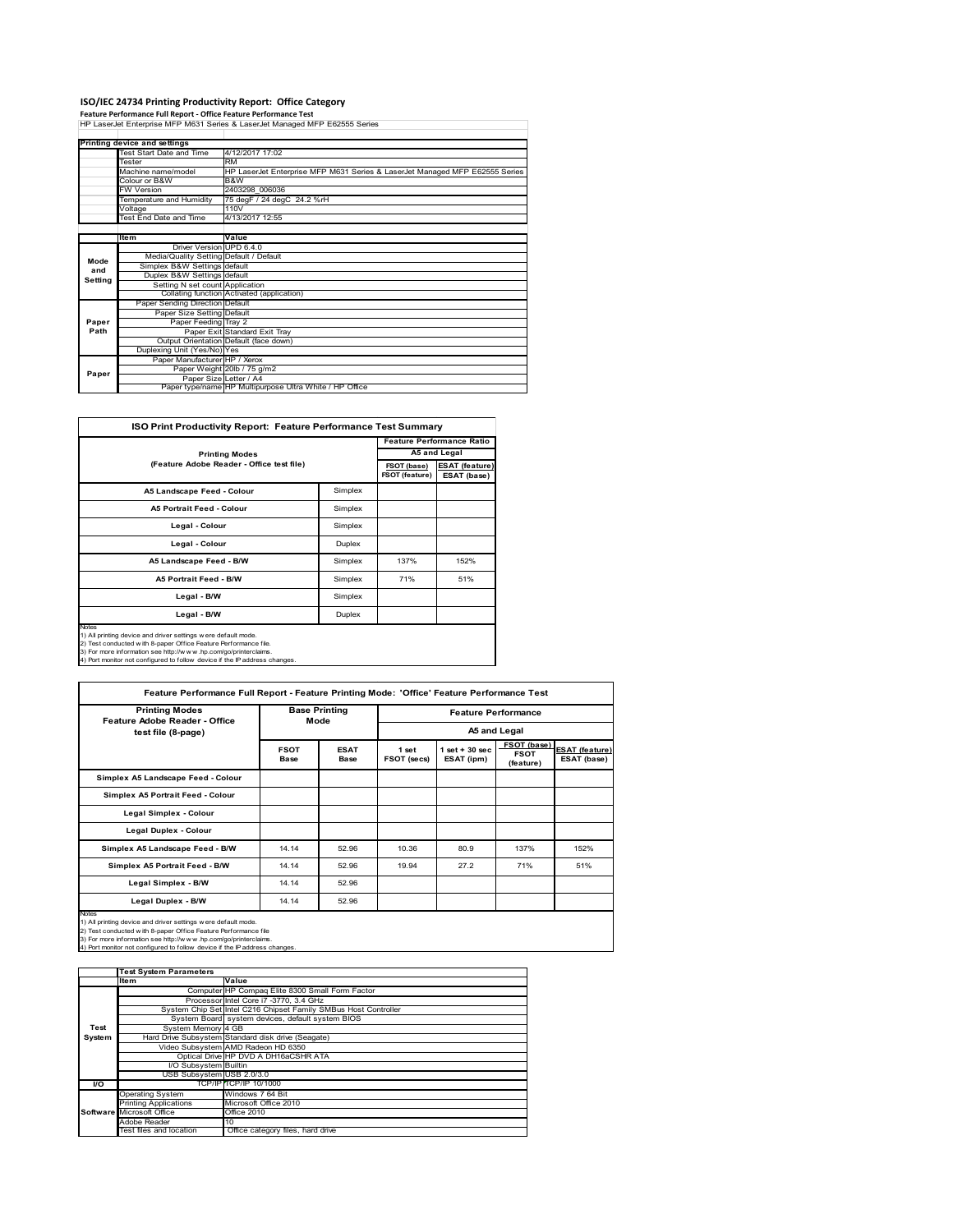#### **ISO/IEC 17629 First Print Out Time Report: Office Category**

**Full Detailed Test Report ‐ LETTER** HP LaserJet Enterprise MFP M631 Series & LaserJet Managed MFP E62555 Series

|            | Printing device and settings |                                                                             |
|------------|------------------------------|-----------------------------------------------------------------------------|
|            | Test Start Date and Time     | 4/12/2017 17:02                                                             |
|            | Tester                       | <b>RM</b>                                                                   |
|            | Machine name/model           | HP LaserJet Enterprise MFP M631 Series & LaserJet Managed MFP E62555 Series |
|            | Colour or B&W                | B&W                                                                         |
|            | <b>FW Version</b>            | 2403298 006036                                                              |
|            | Configuration (options)      | Default                                                                     |
|            | Controller                   | 4.119                                                                       |
|            | Printing device page count   | Not Specified                                                               |
|            | Printing supplies page count | Not Specified                                                               |
|            | Temperature and Humidity     | 75 degF / 24 degC 24.2 %rH                                                  |
|            | Voltage                      | 110V                                                                        |
|            | Test End Date and Time       | 4/13/2017 12:55                                                             |
|            |                              |                                                                             |
|            | <b>Item</b>                  | Value                                                                       |
| Mode       | PDL and driver version       | <b>UPD 6.4.0</b>                                                            |
| and        | Print Quality mode           | default                                                                     |
| Setting    | <b>B&amp;W</b> settings      | default                                                                     |
|            | Paper feed orientation       | Short Edge                                                                  |
| Paper      | Paper type setting           | default                                                                     |
|            | Paper feeding                | Standard cassette                                                           |
|            | Paper exit                   | Standard exit tray                                                          |
| Paper Path | Output orientation           | default (face up or face down)                                              |

٦

**ISO First Page Out Time Summary Report: Office Category** Summary Report: **Letter**

**FPOT from Ready (seconds)**<br>
Simplex 5.08 **B&W**

**Duplex**<br>
Notes<br>
1) All printing device and driver settings were default mode.<br>
2) For the BM reaults, the print driver was set to "print in BM".<br>
3) For more information see http://www.hp.com/golprinterclaims.<br>
4) Port mo

|                                |                                                                                                                                                                                                                                                                                                                                                                                                             | ISO First Page Out Time Report: Office Category |                                   |                              |                            |                   |             |
|--------------------------------|-------------------------------------------------------------------------------------------------------------------------------------------------------------------------------------------------------------------------------------------------------------------------------------------------------------------------------------------------------------------------------------------------------------|-------------------------------------------------|-----------------------------------|------------------------------|----------------------------|-------------------|-------------|
| <b>Detailed Report: LETTER</b> |                                                                                                                                                                                                                                                                                                                                                                                                             |                                                 |                                   |                              |                            |                   |             |
|                                |                                                                                                                                                                                                                                                                                                                                                                                                             | Word<br>(seconds)                               | Excel<br>(seconds)                | Adobe<br>Reader<br>(seconds) | Average<br>(seconds)       | <b>Delay Time</b> |             |
|                                | FPOT from Ready - Simplex                                                                                                                                                                                                                                                                                                                                                                                   |                                                 |                                   |                              |                            |                   |             |
|                                | FPOT from Ready - Duplex                                                                                                                                                                                                                                                                                                                                                                                    |                                                 |                                   |                              |                            |                   |             |
| <b>Color Mode</b>              | FPOT from Sleep - Simplex                                                                                                                                                                                                                                                                                                                                                                                   |                                                 |                                   | N/A                          |                            |                   |             |
|                                | Recovery Time                                                                                                                                                                                                                                                                                                                                                                                               |                                                 |                                   |                              |                            |                   |             |
|                                | FPOT from Off - Simplex                                                                                                                                                                                                                                                                                                                                                                                     |                                                 |                                   |                              |                            |                   |             |
|                                | Warm-up Time                                                                                                                                                                                                                                                                                                                                                                                                |                                                 |                                   |                              |                            |                   |             |
|                                | FPOT from Ready - Simplex                                                                                                                                                                                                                                                                                                                                                                                   | 4.65                                            | 4.86                              | 5.72                         | 5.08                       | 21 Seconds        |             |
|                                | FPOT from Ready - Duplex                                                                                                                                                                                                                                                                                                                                                                                    |                                                 |                                   |                              |                            |                   |             |
| <b>B&amp;W Mode</b>            | FPOT from Sleep - Simplex                                                                                                                                                                                                                                                                                                                                                                                   |                                                 |                                   | 12.47                        |                            | 105 Minutes       |             |
|                                |                                                                                                                                                                                                                                                                                                                                                                                                             |                                                 |                                   |                              |                            |                   |             |
|                                | Recovery Time                                                                                                                                                                                                                                                                                                                                                                                               |                                                 |                                   | 6.8                          |                            |                   |             |
|                                | FPOT from Off - Simplex                                                                                                                                                                                                                                                                                                                                                                                     |                                                 |                                   | 17272                        |                            |                   |             |
| Notes                          | Warm-up Time                                                                                                                                                                                                                                                                                                                                                                                                |                                                 |                                   | 167.00                       |                            |                   |             |
| <b>HP Data Table</b>           | 1) All printing device and driver settings w ere default mode.<br>2) For the B/W results, the print driver was set to "print in B/W".<br>3) For more information see http://www.hp.com/go/printerclaims.<br>4) Port monitor not configured to follow device if the IP address changes.<br>5) Page counts w ere collected after completion of the tests.<br>6) Details for FPOT from Sleep are show n below. |                                                 |                                   |                              |                            |                   |             |
| <b>Detailed Report: LETTER</b> |                                                                                                                                                                                                                                                                                                                                                                                                             |                                                 |                                   |                              |                            |                   |             |
|                                |                                                                                                                                                                                                                                                                                                                                                                                                             | <b>FPOT Ava</b><br>(se cs)                      | FPOT (secs)<br><b>Iteration 1</b> | FPOT (secs)<br>Iteration 2   | FPOT (secs)<br>Iteration 3 | Application       | Delay Time  |
|                                | FPOT from Sleep                                                                                                                                                                                                                                                                                                                                                                                             | N/A                                             | N/A                               | N/A                          | N/A                        | Adobe Reader      |             |
| <b>Color Mode</b>              | FPOT from Sleep (15 minutes)<br>HP/Non ISO Test                                                                                                                                                                                                                                                                                                                                                             | N/A                                             | N/A                               | N/A                          | N/A                        | Adobe Reader      |             |
| <b>B&amp;W Mode</b>            | <b>FPOT from Sleep</b>                                                                                                                                                                                                                                                                                                                                                                                      | 12.47                                           | 12.39                             | 12.55                        | N/A                        | Adobe Reader      | 105 Minutes |

1) All printing device and driver settings w ere default mode.<br>2) For the B/W results, the print driver w as set to "print in B/W".<br>3 DLP includes detailed iterations as data measurements may vary run to run.

|            | <b>Test System Parameters</b> |                                                       |  |  |  |  |
|------------|-------------------------------|-------------------------------------------------------|--|--|--|--|
|            |                               |                                                       |  |  |  |  |
|            | ltem                          | Value                                                 |  |  |  |  |
|            | Computer                      | HP Compag Elite 8300 Small Form Factor                |  |  |  |  |
|            | Processor                     | Intel Core i7 -3770, 3.4 GHz                          |  |  |  |  |
|            | System Chip Set               | Intel C216 Chipset Family SMBus Host Controller       |  |  |  |  |
|            | System Board                  | system devices, default system BIOS                   |  |  |  |  |
| Test       | <b>System Memory</b>          | 4 GB                                                  |  |  |  |  |
| System     | <b>Hard Drive Subsystem</b>   | Standard disk drive (Seagate)                         |  |  |  |  |
|            | Video Subsystem               | AMD Radeon HD 6350                                    |  |  |  |  |
|            | Optical Drive                 | HP DVD A DH16aCSHR ATA                                |  |  |  |  |
|            | I/O Subsystem                 | <b>Builtin</b>                                        |  |  |  |  |
|            | <b>USB Subsystem</b>          | USB 2.0/3.0                                           |  |  |  |  |
| Printina   |                               |                                                       |  |  |  |  |
| Device     | TCP/IP                        | 10/1000                                               |  |  |  |  |
| Connection |                               |                                                       |  |  |  |  |
|            | <b>Operating System</b>       | Windows 7 Business/Ultimate, 64 bit, Build 7601, SP 1 |  |  |  |  |
|            | <b>Printing Applications</b>  | Microsoft Office 2010 SP2                             |  |  |  |  |
| Software   |                               | Adobe Reader 10.1.4                                   |  |  |  |  |
|            | <b>Print Driver</b>           | UPD 6.4.0                                             |  |  |  |  |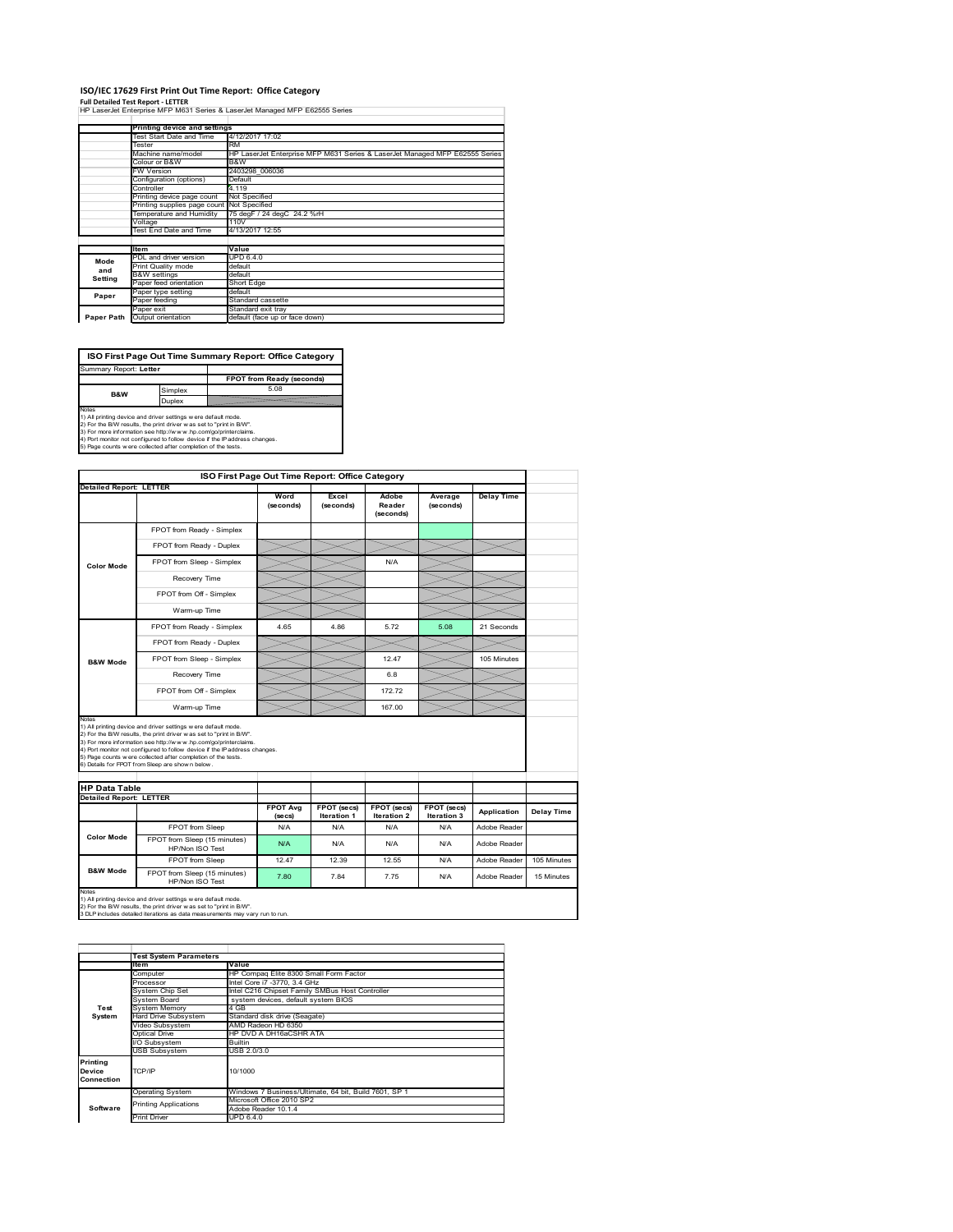### **ISO/IEC 17629 First Print Out Time Report: Office Category**

**Full Detailed Test Report ‐ A4** HP LaserJet Enterprise MFP M631 Series & LaserJet Managed MFP E62555 Series

|            | Printing device and settings |                                                                             |
|------------|------------------------------|-----------------------------------------------------------------------------|
|            | Test Start Date and Time     | 4/12/2017 17:02                                                             |
|            | Tester                       | <b>RM</b>                                                                   |
|            | Machine name/model           | HP LaserJet Enterprise MFP M631 Series & LaserJet Managed MFP E62555 Series |
|            | Colour or B&W                | B&W                                                                         |
|            | <b>FW Version</b>            | 2403298 006036                                                              |
|            | Configuration (options)      | Default                                                                     |
|            | Controller                   | 4.119                                                                       |
|            | Printing device page count   | Not Specified                                                               |
|            | Printing supplies page count | Not Specified                                                               |
|            | Temperature and Humidity     | 75 degF / 24 degC 24.2 %rH                                                  |
|            | Voltage                      | 110V                                                                        |
|            | Test End Date and Time       | 4/13/2017 12:55                                                             |
|            |                              |                                                                             |
|            | <b>Item</b>                  | Value                                                                       |
| Mode       | PDL and driver version       | <b>UPD 6.4.0</b>                                                            |
| and        | Print Quality mode           | default                                                                     |
| Setting    | <b>B&amp;W</b> settings      | default                                                                     |
|            | Paper feed orientation       | Short Edge                                                                  |
| Paper      | Paper type setting           | default                                                                     |
|            | Paper feeding                | Standard cassette                                                           |
|            | Paper exit                   | Standard exit tray                                                          |
| Paper Path | Output orientation           | default (face up or face down)                                              |

÷,

**ISO First Page Out Time Summary Report: Office Category**

**FPOT from Ready (seconds)** Simplex 5.11 **Duplex** Notes<br>1) All printing device and driver settings were default mode.<br>2) For the BAV results, the print driver was set to "print in BAV".<br>3) For more information see http://www.hp.com/golprinterclaims.<br>4) Port monitor not co Summary Report: A4 **B&W**

|                            |                                                                                                                                                                                                                                                                                                                                                                                                             | ISO First Page Out Time Report: Office Category |                           |                              |                      |                             |                   |
|----------------------------|-------------------------------------------------------------------------------------------------------------------------------------------------------------------------------------------------------------------------------------------------------------------------------------------------------------------------------------------------------------------------------------------------------------|-------------------------------------------------|---------------------------|------------------------------|----------------------|-----------------------------|-------------------|
| <b>Detailed Report: A4</b> |                                                                                                                                                                                                                                                                                                                                                                                                             | Word<br>(seconds)                               | Excel<br>(seconds)        | Adobe<br>Reader<br>(seconds) | Average<br>(seconds) | <b>Delay Time</b>           |                   |
|                            | FPOT from Ready - Simplex                                                                                                                                                                                                                                                                                                                                                                                   |                                                 |                           |                              |                      |                             |                   |
|                            | FPOT from Ready - Duplex                                                                                                                                                                                                                                                                                                                                                                                    |                                                 |                           |                              |                      |                             |                   |
| <b>Color Mode</b>          | FPOT from Sleep - Simplex                                                                                                                                                                                                                                                                                                                                                                                   |                                                 |                           | N/A                          |                      |                             |                   |
|                            | Recovery Time                                                                                                                                                                                                                                                                                                                                                                                               |                                                 |                           |                              |                      |                             |                   |
|                            | FPOT from Off - Simplex                                                                                                                                                                                                                                                                                                                                                                                     |                                                 |                           |                              |                      |                             |                   |
|                            | Warm-up Time                                                                                                                                                                                                                                                                                                                                                                                                |                                                 |                           |                              |                      |                             |                   |
|                            | FPOT from Ready - Simplex                                                                                                                                                                                                                                                                                                                                                                                   | 4.80                                            | 4.73                      | 5.80                         | 5.11                 | 21 Seconds                  |                   |
|                            | FPOT from Ready - Duplex                                                                                                                                                                                                                                                                                                                                                                                    |                                                 |                           |                              |                      |                             |                   |
| <b>B&amp;W Mode</b>        | FPOT from Sleep - Simplex                                                                                                                                                                                                                                                                                                                                                                                   |                                                 |                           | 12.60                        |                      | 105 Minutes                 |                   |
|                            | Recovery Time                                                                                                                                                                                                                                                                                                                                                                                               |                                                 |                           | 6.8                          |                      |                             |                   |
|                            |                                                                                                                                                                                                                                                                                                                                                                                                             |                                                 |                           |                              |                      |                             |                   |
|                            | FPOT from Off - Simplex                                                                                                                                                                                                                                                                                                                                                                                     |                                                 |                           | 172.67                       |                      |                             |                   |
| Notes                      | Warm-up Time                                                                                                                                                                                                                                                                                                                                                                                                |                                                 |                           | 166.87                       |                      |                             |                   |
| <b>HP Data Table</b>       | 1) All printing device and driver settings w ere default mode.<br>2) For the B/W results, the print driver was set to "print in B/W".<br>3) For more information see http://www.hp.com/go/printerclaims.<br>4) Port monitor not configured to follow device if the IP address changes.<br>5) Page counts w ere collected after completion of the tests.<br>6) Details for FPOT from Sleep are show n below. |                                                 |                           |                              |                      |                             |                   |
|                            |                                                                                                                                                                                                                                                                                                                                                                                                             | <b>FPOT Avg</b>                                 | FPOT (secs)               | FPOT (secs)                  | FPOT (secs)          |                             |                   |
| Detailed Report: A4        |                                                                                                                                                                                                                                                                                                                                                                                                             | (se cs)<br>N/A                                  | <b>Iteration 1</b><br>N/A | <b>Iteration 2</b><br>N/A    | Iteration 3<br>N/A   | Application<br>Adobe Reader | <b>Delay Time</b> |
| <b>Color Mode</b>          | FPOT from Sleep<br>FPOT from Sleep (15 minutes)<br>HP/Non ISO Test                                                                                                                                                                                                                                                                                                                                          | N/A                                             | N/A                       | N/A                          | N/A                  | Adobe Reader                |                   |
| <b>B&amp;W Mode</b>        | FPOT from Sleep                                                                                                                                                                                                                                                                                                                                                                                             | 12.60                                           | 12.69                     | 12.51                        | N/A                  | Adobe Reader                | 105 Minutes       |

1) All printing device and driver settings w ere default mode.<br>2) For the B/W results, the print driver w as set to "print in B/W".<br>3 DLP includes detailed iterations as data measurements may vary run to run.

|                                         | <b>Test System Parameters</b> |                                                       |
|-----------------------------------------|-------------------------------|-------------------------------------------------------|
|                                         | <b>Item</b>                   | Value                                                 |
|                                         | Computer                      | HP Compag Elite 8300 Small Form Factor                |
|                                         | Processor                     | Intel Core i7 -3770, 3.4 GHz                          |
|                                         | System Chip Set               | Intel C216 Chipset Family SMBus Host Controller       |
|                                         | System Board                  | system devices, default system BIOS                   |
| Test                                    | <b>System Memory</b>          | 4 GB                                                  |
| System                                  | Hard Drive Subsystem          | Standard disk drive (Seagate)                         |
|                                         | Video Subsystem               | AMD Radeon HD 6350                                    |
|                                         | Optical Drive                 | HP DVD A DH16aCSHR ATA                                |
|                                         | I/O Subsystem                 | <b>Builtin</b>                                        |
|                                         | <b>USB Subsystem</b>          | USB 2.0/3.0                                           |
| <b>Printing</b><br>Device<br>Connection | TCP/IP                        | 10/1000                                               |
|                                         | <b>Operating System</b>       | Windows 7 Business/Ultimate, 64 bit, Build 7601, SP 1 |
|                                         | <b>Printing Applications</b>  | Microsoft Office 2010 SP2                             |
| Software                                |                               | Adobe Reader 10.1.4                                   |
|                                         | <b>Print Driver</b>           | UPD 6.4.0                                             |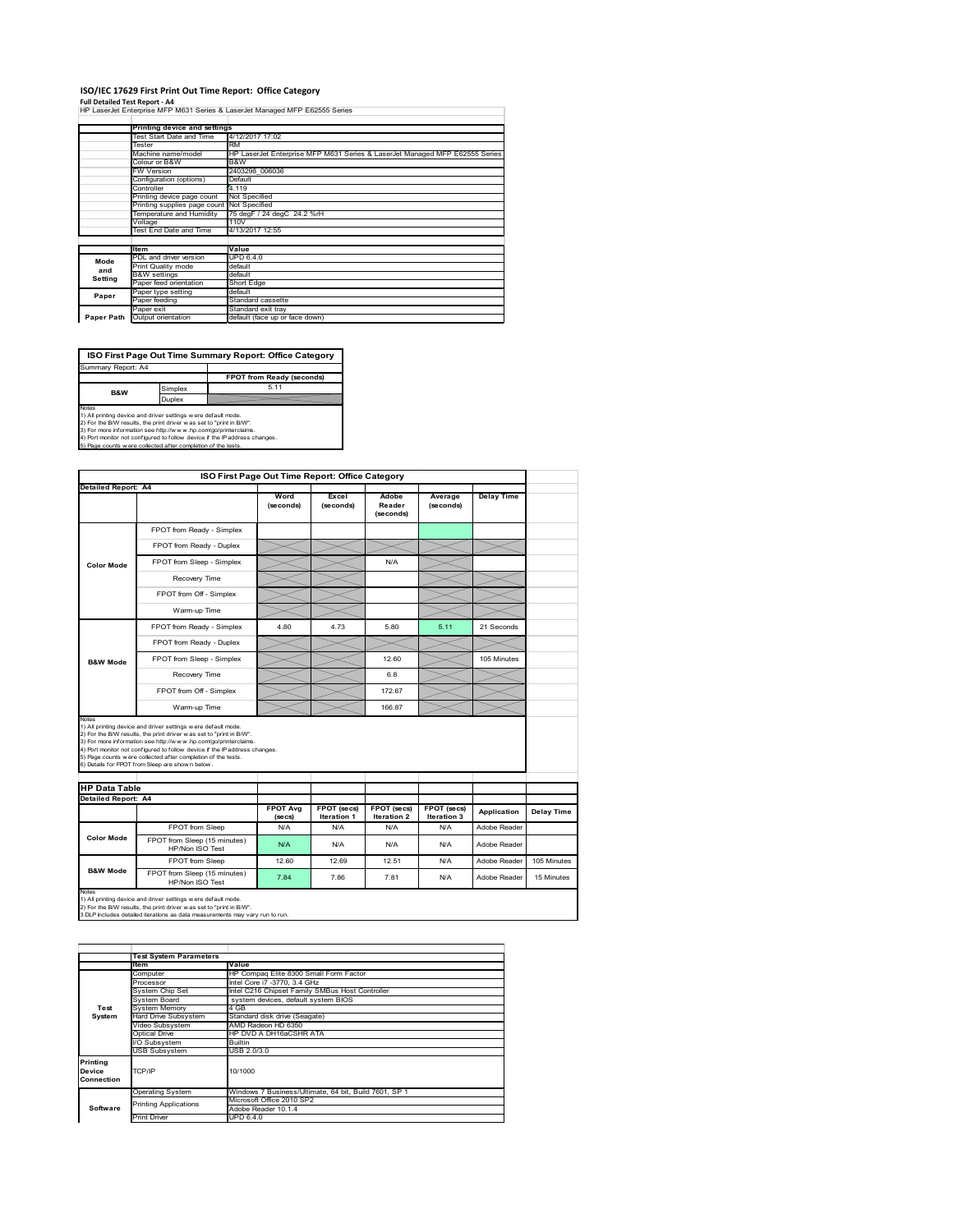# **ISO/IEC 29183 Copy Productivity Report**

# **Full Detailed Test Report ‐ LETTER**

HP LaserJet Enterprise MFP M631 Series & LaserJet Managed MFP E62555 Series

| <b>Machine Setup Information</b>        |                                                                                                |
|-----------------------------------------|------------------------------------------------------------------------------------------------|
| Test Start Date and Time 4/17/2017 8:03 |                                                                                                |
| <b>Tester RM</b>                        |                                                                                                |
|                                         | Machine name/model HP LaserJet Enterprise MFP M631 Series & LaserJet Managed MFP E62555 Series |
| Colour or B&W B&W                       |                                                                                                |
|                                         | FW Version 2403298 006036                                                                      |
| Configuration (options) Not Specified   |                                                                                                |
|                                         | Temperature and Humidity 75 degF / 24 degC 24.2 %rH                                            |
| Test End Date and Time: 4/17/2017 8:51  |                                                                                                |
|                                         |                                                                                                |
|                                         |                                                                                                |

|           | <b>Pre-set Item</b>             | <b>Pre-set Value</b>                                    |
|-----------|---------------------------------|---------------------------------------------------------|
|           | Output Resolution Default       |                                                         |
|           | Output Quality Default          |                                                         |
| Mode      |                                 | Copying Mode Colour for Colour and B&W for B&W          |
|           | Auto Density Adjustment Default |                                                         |
|           |                                 | Collating function Set in Control Panel                 |
| Paper     | Paper Sending Direction Default |                                                         |
|           | Paper Type Setting Default      |                                                         |
| Paper     | Paper Feeding Tray 2            |                                                         |
| Path      | Paper Exit Default              |                                                         |
|           |                                 | Face Up Exit Default (face down)                        |
|           | Fixing Capability Default       |                                                         |
| Temporary | Image Quality Stability Default |                                                         |
| Stop      | Capacity of Paper Default       |                                                         |
|           | Others None                     |                                                         |
|           |                                 |                                                         |
|           | Paper Manufacturer HP / Xerox   |                                                         |
| Paper     |                                 | Paper Weight 20lb / 75 g/m2                             |
|           | Paper Size Letter / A4          |                                                         |
|           |                                 | Paper type/name HP Multipurpose Ultra White / HP Office |

| Summary Report: Letter |              |             |
|------------------------|--------------|-------------|
|                        |              |             |
|                        |              |             |
|                        | <b>sFCOT</b> | sESAT (ipm) |

**Notes** 

First Copy Out and Copy Speed measured using ISO/IEC 29183, excludes first set of test documents. For more information see http://w w w .hp.com/go/printerclaims. Exact speed varies depending on the system configuration and document. Only Target A w as used, all test documents have the same Saturated throughput. Reference

ISO/IEC29183:2010 Clause 5, Sections 5.3.1 and 5.3.2

| Detailed Report: LETTER |               |              |       |             |                |             |
|-------------------------|---------------|--------------|-------|-------------|----------------|-------------|
|                         |               |              |       | sEFTP (ipm) |                |             |
|                         | <b>Target</b> | sFCOT (secs) | 1copy | 1copy+30sec | 1copy+4minutes | sESAT (ipm) |
|                         | A             | 4.44         | 13.51 | 45.40       | 52.83          | 55.70       |
|                         |               |              |       | 31 sets     | 237 sets       |             |
|                         | B             |              |       |             |                |             |
|                         |               |              |       |             |                |             |
| B&W                     | C             |              |       |             |                |             |
|                         |               |              |       |             |                |             |
|                         | D             |              |       |             |                |             |
|                         |               |              |       |             |                |             |
|                         | Average       | 4.4          | 13.5  | 45.4        | 52.8           | 55.7        |

#### **Notes**

First Copy Out and Copy Speed measured using ISO/IEC 29183, excludes first set of test documents. For more information see http://w w w .hp.com/go/printerclaims. Exact speed varies depending on the system configuration and document. Only Target A w as used, all test documents have the same Saturated throughput. Reference ISO/IEC29183:2010 Clause 5, Sections 5.3.1 and 5.3.2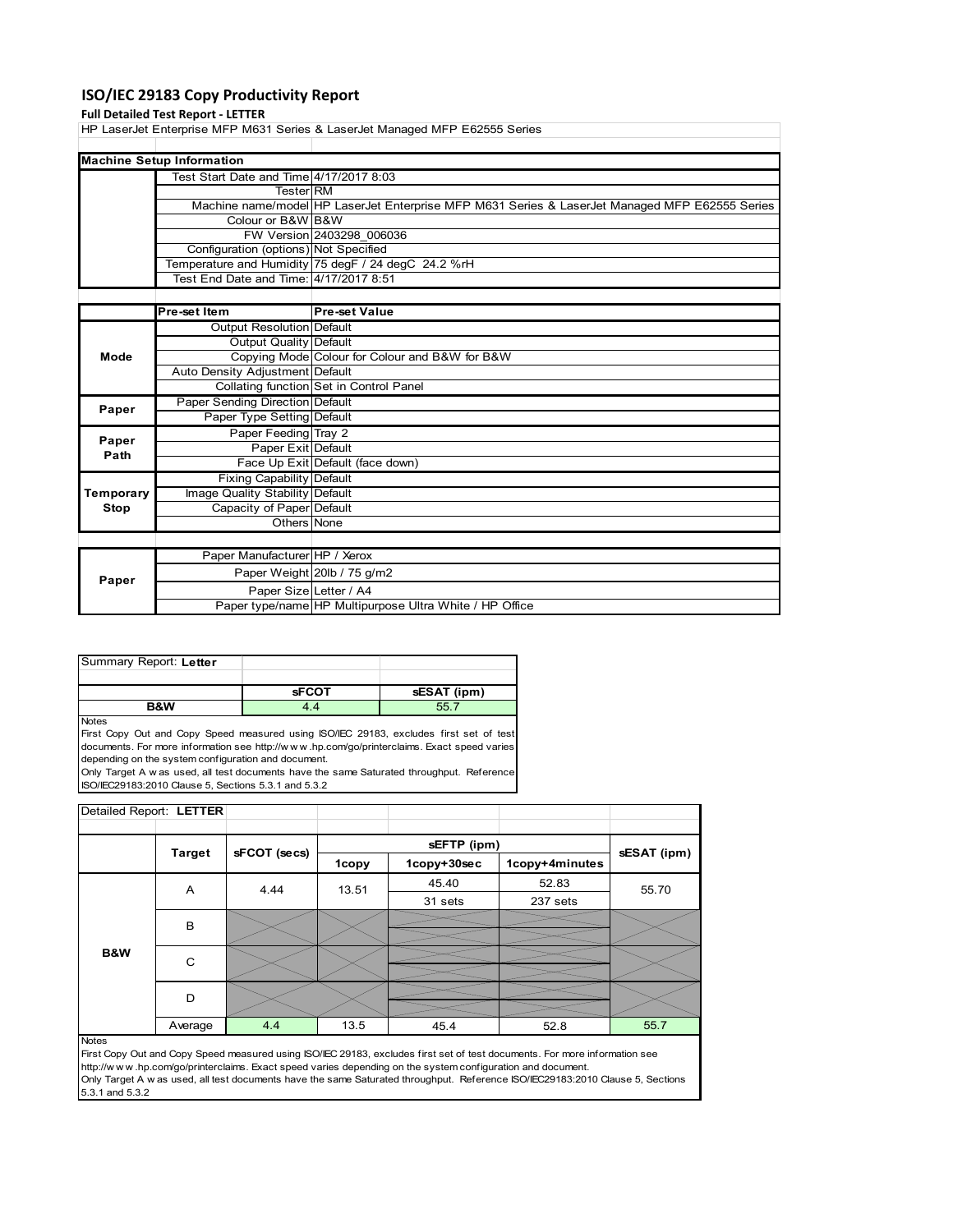# **ISO/IEC 29183 Copy Productivity Report**

### **Full Detailed Test Report ‐ A4**

HP LaserJet Enterprise MFP M631 Series & LaserJet Managed MFP E62555 Series

| <b>Machine Setup Information</b>        |                                                                                                |
|-----------------------------------------|------------------------------------------------------------------------------------------------|
| Test Start Date and Time 4/17/2017 8:03 |                                                                                                |
| <b>Tester</b> RM                        |                                                                                                |
|                                         | Machine name/model HP LaserJet Enterprise MFP M631 Series & LaserJet Managed MFP E62555 Series |
| Colour or B&W B&W                       |                                                                                                |
|                                         | FW Version 2403298 006036                                                                      |
| Configuration (options) Not Specified   |                                                                                                |
|                                         | Temperature and Humidity 75 degF / 24 degC 24.2 %rH                                            |
| Test End Date and Time: 4/17/2017 8:51  |                                                                                                |
|                                         |                                                                                                |

|           | Pre-set Item                     | <b>Pre-set Value</b>                                    |
|-----------|----------------------------------|---------------------------------------------------------|
|           | Output Resolution Default        |                                                         |
|           | Output Quality Default           |                                                         |
| Mode      |                                  | Copying Mode Colour for Colour and B&W for B&W          |
|           | Auto Density Adjustment Default  |                                                         |
|           |                                  | Collating function Set in Control Panel                 |
| Paper     | Paper Sending Direction Default  |                                                         |
|           | Paper Type Setting Default       |                                                         |
| Paper     | Paper Feeding Tray 2             |                                                         |
| Path      | Paper Exit Default               |                                                         |
|           |                                  | Face Up Exit Default (face down)                        |
|           | <b>Fixing Capability Default</b> |                                                         |
| Temporary | Image Quality Stability Default  |                                                         |
| Stop      | Capacity of Paper Default        |                                                         |
|           | Others None                      |                                                         |
|           |                                  |                                                         |
|           | Paper Manufacturer HP / Xerox    |                                                         |
| Paper     |                                  | Paper Weight 20lb / 75 g/m2                             |
|           | Paper Size Letter / A4           |                                                         |
|           |                                  | Paper type/name HP Multipurpose Ultra White / HP Office |

| Summary Report: A4 |              |             |
|--------------------|--------------|-------------|
|                    |              |             |
|                    | <b>sFCOT</b> | sESAT (ipm) |
| <b>B&amp;W</b>     | 4.9          | 53.1        |

Notes

First Copy Out and Copy Speed measured using ISO/IEC 29183, excludes first set of test documents. For more information see http://w w w .hp.com/go/printerclaims. Exact speed varies depending on the system configuration and document. Only Target A w as used, all test documents have the same Saturated throughput. Reference

ISO/IEC29183:2010 Clause 5, Sections 5.3.1 and 5.3.2

| Detailed Report: A4 |               |              |       |             |                |             |  |
|---------------------|---------------|--------------|-------|-------------|----------------|-------------|--|
|                     |               |              |       | sEFTP (ipm) |                |             |  |
|                     | <b>Target</b> | sFCOT (secs) | 1copy | 1copy+30sec | 1copy+4minutes | sESAT (ipm) |  |
|                     | A             | 4.85         | 12.40 | 41.64       | 50.70          | 53.07       |  |
|                     |               |              |       | 30 sets     | 228 sets       |             |  |
|                     | $\,$ B        |              |       |             |                |             |  |
| B&W                 | $\mathsf{C}$  |              |       |             |                |             |  |
|                     | D             |              |       |             |                |             |  |
|                     | Average       | 4.9          | 12.4  | 41.6        | 50.7           | 53.1        |  |
| <b>Notes</b>        |               |              |       |             |                |             |  |

First Copy Out and Copy Speed measured using ISO/IEC 29183, excludes first set of test documents. For more information see http://w w w .hp.com/go/printerclaims. Exact speed varies depending on the system configuration and document. Only Target A w as used, all test documents have the same Saturated throughput. Reference ISO/IEC29183:2010 Clause 5, Sections 5.3.1 and 5.3.2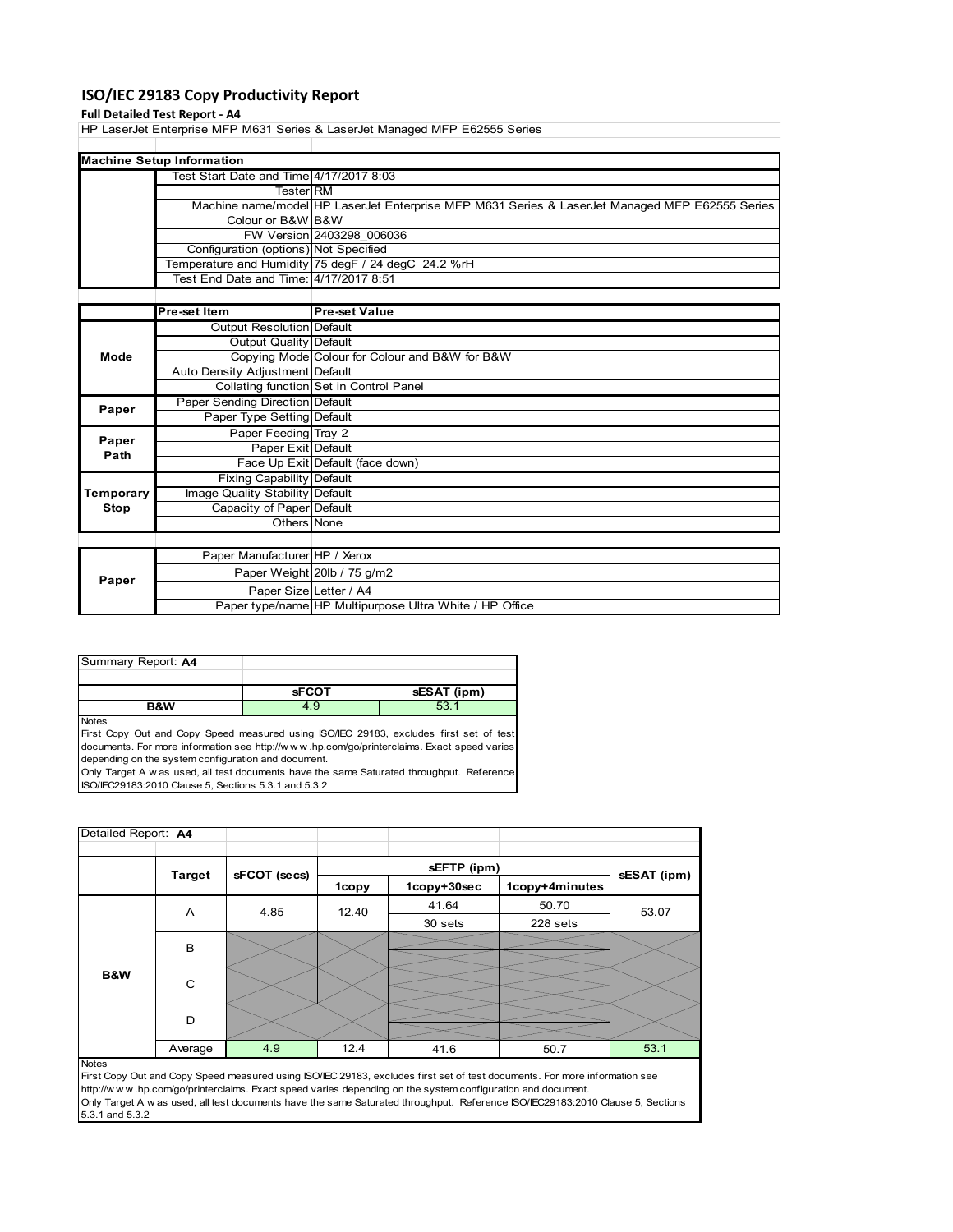# **ISO/IEC 24735 Copy Productivity Report**

**Full Detailed Test Report ‐ LETTER**

 $\mathbf l$ 

| <b>Machine Setup Information</b>        |                                                                                                |
|-----------------------------------------|------------------------------------------------------------------------------------------------|
| Test Start Date and Time 4/17/2017 9:14 |                                                                                                |
| TesterIRM                               |                                                                                                |
|                                         | Machine name/model HP LaserJet Enterprise MFP M631 Series & LaserJet Managed MFP E62555 Series |
| Colour or B&W B&W                       |                                                                                                |
|                                         | FW Version 2403298 006036                                                                      |
| Configuration (options) Not Specified   |                                                                                                |
|                                         | Temperature and Humidity 75 degF / 24 degC 24.2 %rH                                            |
| Test End Date and Time: 4/21/2017 12:13 |                                                                                                |
|                                         |                                                                                                |
| Pre-set Item                            | <b>Pre-set Value</b>                                                                           |
| Output Resolution Default               |                                                                                                |
| Output Quality Default                  |                                                                                                |
| Copying Mode Default                    |                                                                                                |
| Auto Density Adjustment Default         |                                                                                                |
|                                         | Collating function Activated (if not activated in default mode)                                |
| <b>Paper Sending Direction Default</b>  |                                                                                                |
| Paper Type Setting Default              |                                                                                                |
|                                         | Paper Feeding Standard cassette                                                                |
|                                         | Paper Exit Standard exit tray                                                                  |
| Face Up Exit Default                    |                                                                                                |
| Fixing Capability Default               |                                                                                                |
| Image Quality Stability Default         |                                                                                                |
| Capacity of Paper Default               |                                                                                                |
|                                         | Others Default                                                                                 |
|                                         |                                                                                                |
| Paper Manufacturer HP / Xerox           |                                                                                                |
|                                         | Paper Weight 20lb / 75 g/m2                                                                    |
| Paper Size Letter / A4                  |                                                                                                |

|                         | ISO/IEC 24735 Copy Productivity Report |                                                     |            |                 |                  |                 |  |  |  |
|-------------------------|----------------------------------------|-----------------------------------------------------|------------|-----------------|------------------|-----------------|--|--|--|
| Detailed Report: LETTER |                                        |                                                     |            |                 |                  |                 |  |  |  |
|                         | Copying                                | FSOT (secs)                                         |            | EFTP (ipm)      |                  | ESAT (ipm)      |  |  |  |
|                         | Mode                                   | 1 set only                                          | 1 set only | $1$ set + 30sec | 1 set $+$ 4min   | $1$ set + 30sec |  |  |  |
|                         | 1:1                                    |                                                     | (1 set)    |                 |                  |                 |  |  |  |
| <b>Color Mode</b>       | 1:2                                    |                                                     | (1 set)    |                 |                  |                 |  |  |  |
|                         | 2:2                                    |                                                     | $1$ set)   |                 |                  |                 |  |  |  |
|                         | 1:1                                    | 9.52                                                | 25.21      | 46.35<br>8 sets | 53.68<br>57 sets | 55.58           |  |  |  |
| <b>B&amp;W</b> mode     | 1:2                                    | 11.84                                               | 20.26      | 44.36<br>9 sets |                  | 55.72           |  |  |  |
|                         | 2:2                                    | 13.11                                               | 18.30      | 42.12<br>9 sets |                  | 55.98           |  |  |  |
| <b>Notes</b>            |                                        | Reports located: http://www.hp.com/go/printerclaims |            |                 |                  |                 |  |  |  |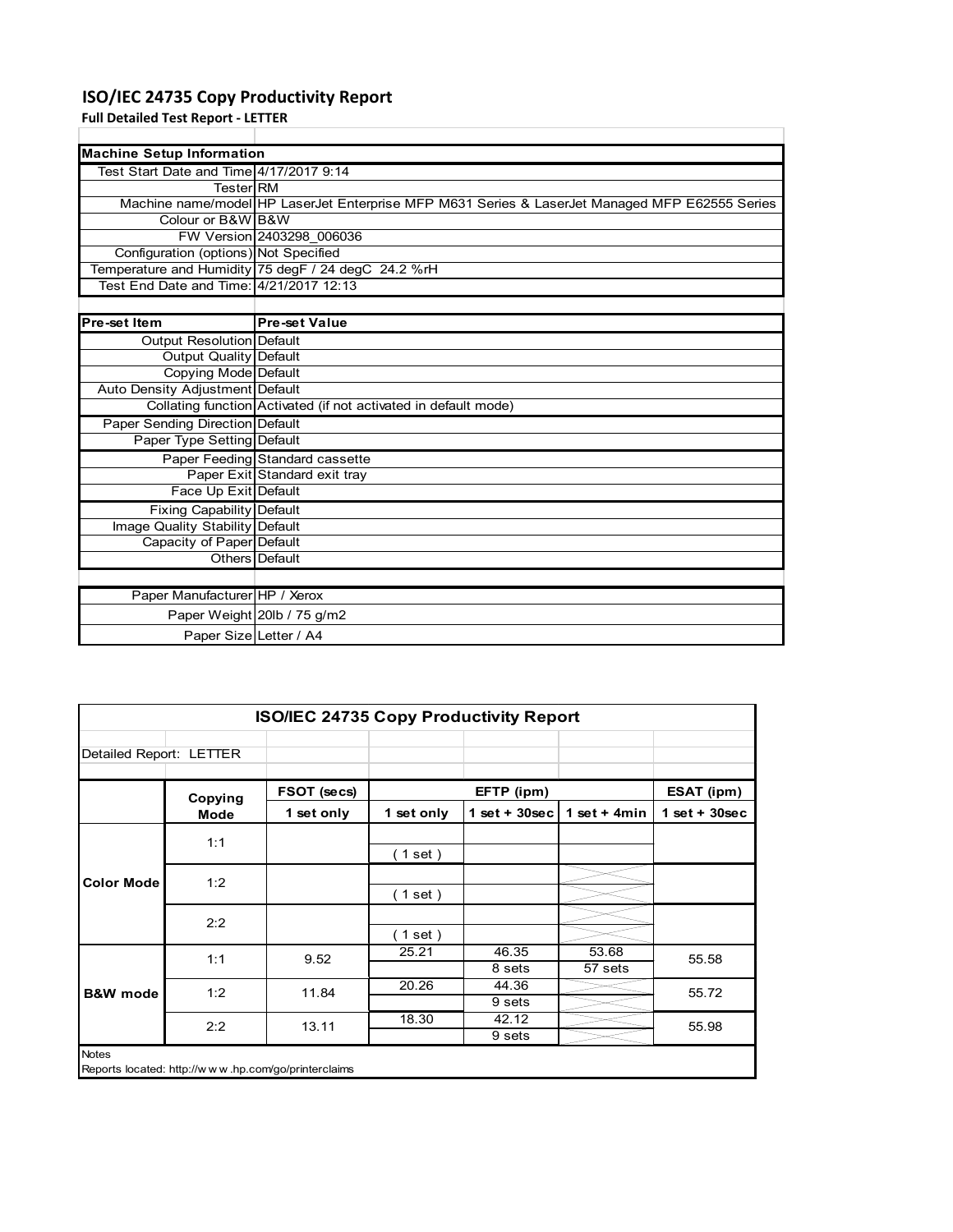# **ISO/IEC 24735 Copy Productivity Report**

**Full Detailed Test Report ‐ A4**

| <b>Machine Setup Information</b>        |                                                                                                |
|-----------------------------------------|------------------------------------------------------------------------------------------------|
| Test Start Date and Time 4/17/2017 9:14 |                                                                                                |
| <b>Tester</b> RM                        |                                                                                                |
|                                         | Machine name/model HP LaserJet Enterprise MFP M631 Series & LaserJet Managed MFP E62555 Series |
| Colour or B&W B&W                       |                                                                                                |
|                                         | FW Version 2403298 006036                                                                      |
| Configuration (options) Not Specified   |                                                                                                |
|                                         | Temperature and Humidity 75 degF / 24 degC 24.2 %rH                                            |
| Test End Date and Time: 4/21/2017 12:13 |                                                                                                |
|                                         |                                                                                                |
| Pre-set Item                            | <b>Pre-set Value</b>                                                                           |
| Output Resolution Default               |                                                                                                |
| Output Quality Default                  |                                                                                                |
| Copying Mode Default                    |                                                                                                |
| Auto Density Adjustment Default         |                                                                                                |
|                                         | Collating function Activated (if not activated in default mode)                                |
| Paper Sending Direction Default         |                                                                                                |
| Paper Type Setting Default              |                                                                                                |
|                                         | Paper Feeding Standard cassette                                                                |
|                                         | Paper Exit Standard exit tray                                                                  |
| Face Up Exit Default                    |                                                                                                |
| Fixing Capability Default               |                                                                                                |
| Image Quality Stability Default         |                                                                                                |
| Capacity of Paper Default               |                                                                                                |
|                                         | Others Default                                                                                 |
|                                         |                                                                                                |
| Paper Manufacturer HP / Xerox           |                                                                                                |
|                                         | Paper Weight 20lb / 75 g/m2                                                                    |
| Paper Size Letter / A4                  |                                                                                                |

| <b>ISO/IEC 24735 Copy Productivity Report</b> |             |                                                     |            |                 |                  |                 |  |  |
|-----------------------------------------------|-------------|-----------------------------------------------------|------------|-----------------|------------------|-----------------|--|--|
| Detailed Report: A4                           |             |                                                     |            |                 |                  |                 |  |  |
|                                               | Copying     | FSOT (secs)                                         |            | EFTP (ipm)      |                  | ESAT (ipm)      |  |  |
|                                               | <b>Mode</b> | 1 set only                                          | 1 set only | $1$ set + 30sec | 1 set + $4min$   | $1$ set + 30sec |  |  |
|                                               | 1:1         |                                                     | $1$ set)   |                 |                  |                 |  |  |
| Colour<br>Mode                                | 1:2         |                                                     | $1$ set)   |                 |                  |                 |  |  |
|                                               | 2:2         |                                                     | $1$ set)   |                 |                  |                 |  |  |
|                                               | 1:1         | 8.99                                                | 26.70      | 44.10<br>9 sets | 51.21<br>57 sets | 52.96           |  |  |
| <b>B&amp;W</b> mode                           | 1:2         | 11.32                                               | 21.20      | 42.82<br>8 sets |                  | 53.54           |  |  |
|                                               | 2:2         | 13.45                                               | 17.84      | 41.52<br>8 sets |                  | 53.52           |  |  |
| <b>Notes</b>                                  |             | Reports located: http://www.hp.com/go/printerclaims |            |                 |                  |                 |  |  |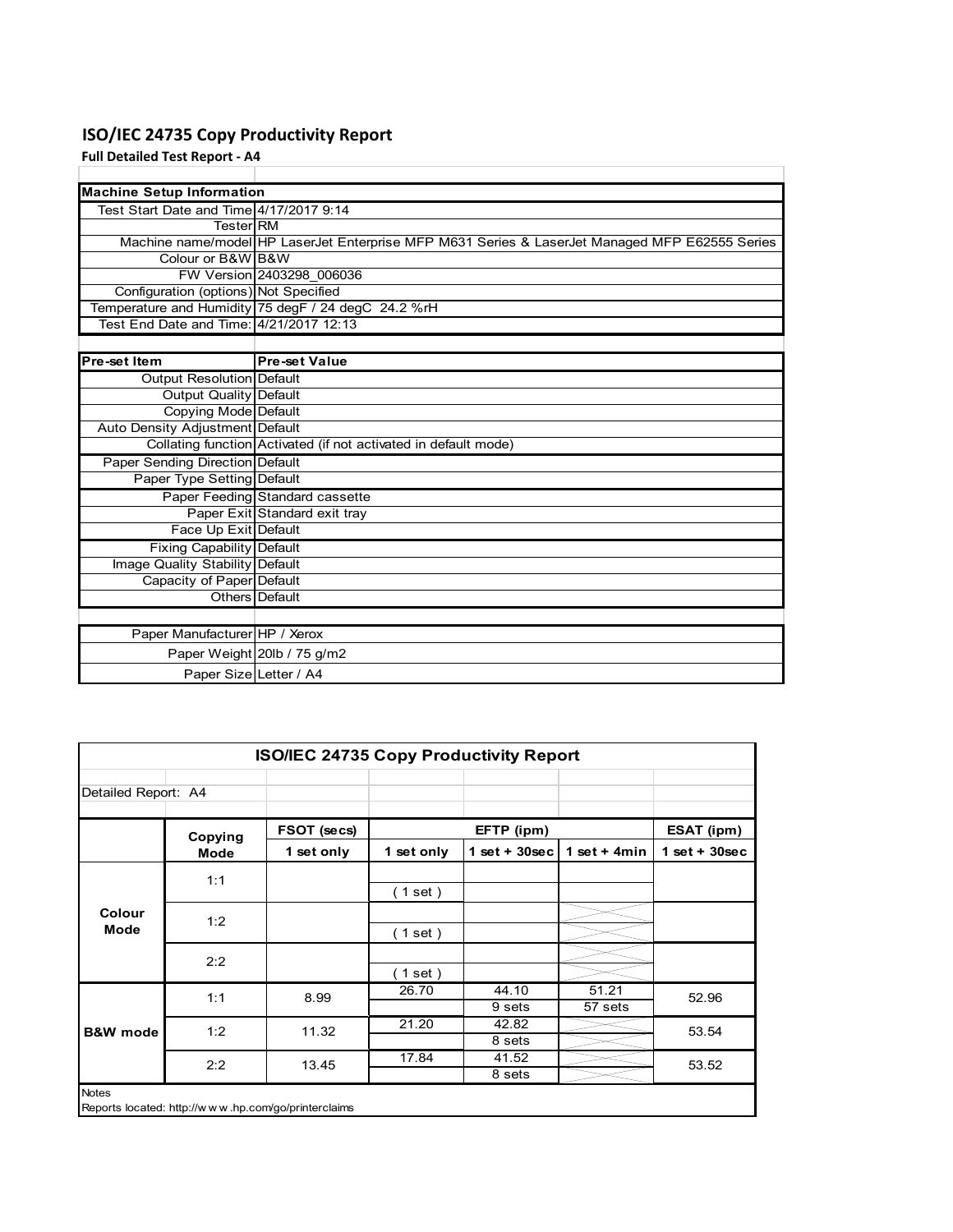# **ISO/IEC 17991 Scanning Productivity Report**

| <b>Full Detailed Test Report - LETTER</b> |  |  |  |
|-------------------------------------------|--|--|--|
|                                           |  |  |  |

|            | <b>Machine Setup Information</b> |                                                                             |
|------------|----------------------------------|-----------------------------------------------------------------------------|
|            | Test Start Date and Time         | 4/13/2017 13:47                                                             |
|            | Tester                           | <b>RM</b>                                                                   |
|            | Machine name/model               | HP LaserJet Enterprise MFP M631 Series & LaserJet Managed MFP E62555 Series |
|            | Colour or B&W                    | B&W                                                                         |
|            | Configuration (options)          | Default                                                                     |
|            | Temperature and Humidity         | 75 degF / 24 degC 24.2 %rH                                                  |
|            | Voltage                          | 110V                                                                        |
|            | <b>Test End Date and Time</b>    | 4/14/2017 6:55                                                              |
|            |                                  |                                                                             |
|            | <b>Preset Item</b>               | <b>Preset Value</b>                                                         |
|            | Scanning resolution              | default (200 dpi)                                                           |
|            | Colour or grey scale/B&W         | default (colour)                                                            |
| Mode       | Duplex / simplex                 | default (simplex)                                                           |
| and        | Original page size               | default (A4)                                                                |
| Setting    | Paper feed orientation           | default (long edge)                                                         |
|            | Scan destination                 | default (shared network)                                                    |
|            | Storing File Type                | default (PDF-multi)                                                         |
|            | Auto scan quality adjustment     | default (factory preset default setting)                                    |
| <b>ADF</b> | Paper feed direction             | default (long edge)                                                         |
|            | Output orientation               | default                                                                     |
| Paper-path | Scanning unit                    | default (duplex ADF)                                                        |

# **ISO/IEC 17991 - Scan Summary Report: ADF Productivity Measurement**

|                |                | <b>Scanning Mode</b> |              | <b>Measurement result</b> |
|----------------|----------------|----------------------|--------------|---------------------------|
|                | File format    | Resolution           | Scanning     | scESAT 30secA             |
|                | version        |                      | side         | (ipm)                     |
| Colour         | <b>PDF 1.4</b> | 200                  | single sided | 79.38                     |
|                |                |                      | double sided | 126.06                    |
| <b>B&amp;W</b> | <b>PDF 1.4</b> | 200                  | single sided | 79.10                     |
|                |                |                      | double sided | 126.60                    |

1) For more information see http://w w w .hp.com/go/printerclaims. 2) For the B/W results, the device scan setting is set to "Scan in B/W".

# **ISO/IEC 17991 - Scan Summary Report: Network Folder Productivity Measurement**

| <b>Summary Report: Letter</b> |                       |              |                       |                           |                  |               |  |  |
|-------------------------------|-----------------------|--------------|-----------------------|---------------------------|------------------|---------------|--|--|
|                               | <b>Scanning Mode</b>  |              |                       | <b>Measurement result</b> |                  |               |  |  |
|                               | File format           | Resolution   | Scanning              | scEFTP 30secF             | File size 30secF | Number of     |  |  |
|                               | version               |              | side                  | (ipm)                     | (Mbyte)          | Sets (30secF) |  |  |
| Colour                        | 200<br><b>PDF 1.4</b> | single sided | 60.00                 | 3.63                      | 11.00            |               |  |  |
|                               |                       |              | double sided          | 80.80                     | 6.20             | 17.00         |  |  |
| B&W                           | <b>PDF 1.4</b>        | 200          | single sided          | 61.52                     | 1.77             | 11.00         |  |  |
|                               |                       |              | double sided<br>53.71 |                           | 3.12             | 17.00         |  |  |
| Notes                         |                       |              |                       |                           |                  |               |  |  |

Notes 1) For more information see http://w w w .hp.com/go/printerclaims. 2) For the B/W results, the device scan setting is set to "Scan in B/W".

| ISO/IEC 17991 - Scan Full Report: ADF Productivity Measurement |                        |              |                  |                           |                                      |       |  |  |  |
|----------------------------------------------------------------|------------------------|--------------|------------------|---------------------------|--------------------------------------|-------|--|--|--|
| <b>Summary Report: Letter</b>                                  |                        |              |                  |                           |                                      |       |  |  |  |
|                                                                | <b>Scanning Mode</b>   |              |                  | <b>Measurement result</b> |                                      |       |  |  |  |
|                                                                | File format<br>version | Resolution   | Scanning<br>side | scFFTP 1setA<br>(ipm)     | scEFTP 30secA scESAT 30secA<br>(ipm) | (ipm) |  |  |  |
| Colour                                                         | 200<br><b>PDF 1.4</b>  |              | single sided     | 37.92                     | 72.45                                | 79.38 |  |  |  |
|                                                                |                        | double sided | 51.84            | 114.54                    | 126.06                               |       |  |  |  |
| B&W                                                            | <b>PDF 1.4</b><br>200  |              | single sided     | 38.93                     | 69.31                                | 79.1  |  |  |  |
|                                                                |                        | double sided | 45.23            | 113.77                    | 126.6                                |       |  |  |  |

Notes 1) For more information see http://w w w .hp.com/go/printerclaims. 2) For the B/W results, the device scan setting is set to "Scan in B/W".

| <b>Summary Report: Letter</b>                                                                                                               |                        |                      |                  |                       |                           |                             |                               |  |  |
|---------------------------------------------------------------------------------------------------------------------------------------------|------------------------|----------------------|------------------|-----------------------|---------------------------|-----------------------------|-------------------------------|--|--|
|                                                                                                                                             |                        | <b>Scanning Mode</b> |                  |                       | <b>Measurement result</b> |                             |                               |  |  |
|                                                                                                                                             | File format<br>version | Resolution           | Scanning<br>side | scFFTP 1setF<br>(ipm) | scFFTP 30secF<br>(ipm)    | File size 30secF<br>(Mbyte) | Number of<br>Sets<br>(30secF) |  |  |
| Colour                                                                                                                                      | <b>PDF 1.4</b>         | 200                  | single sided     | 26.66                 | 60.00                     | 3.63                        | 11                            |  |  |
|                                                                                                                                             |                        |                      | double sided     | 28.33                 | 80.80                     | 6.20                        | 17                            |  |  |
| B&W                                                                                                                                         | <b>PDF 1.4</b>         | 200                  | single sided     | 28.33                 | 61.52                     | 1.77                        | 11                            |  |  |
|                                                                                                                                             |                        | double sided         | 26.66            | 53.71                 | 3.12                      | 17                          |                               |  |  |
| <b>Notes</b>                                                                                                                                |                        |                      |                  |                       |                           |                             |                               |  |  |
| 1) For more information see http://www.hp.com/go/printerclaims.<br>2) For the B/W results, the device scan setting is set to "Scan in B/W". |                        |                      |                  |                       |                           |                             |                               |  |  |

|                      | <b>Test System Parameters</b> |                                                       |  |  |
|----------------------|-------------------------------|-------------------------------------------------------|--|--|
|                      | <b>Item</b>                   | Value                                                 |  |  |
|                      | Computer name                 | HP Compaq Elite 8300 Small Form Factor                |  |  |
|                      | Processor                     | Intel Core i7 -3770, 3.4 GHz                          |  |  |
|                      | System Chip Set               | Intel C216 Chipset Family SMBus Host Controller       |  |  |
|                      | <b>System Board</b>           | System devices, default system BIOS                   |  |  |
|                      | <b>System Memory</b>          | 4 GB                                                  |  |  |
| System               | Hard Drive Subsystem          | Standard disk drive (Seagate)                         |  |  |
|                      | Video Subsystem               | AMD Radeon HD 6350                                    |  |  |
|                      | Optical Drive                 | HP DVD A DH16aCSHR ATA                                |  |  |
|                      | I/O Subsystem                 | <b>Builtin</b>                                        |  |  |
|                      | <b>USB Subsystem</b>          | USB 2.0/3.0                                           |  |  |
|                      | <b>Operating System</b>       | Windows 7 Business/Ultimate, 64 bit, Build 7601, SP 1 |  |  |
|                      | Location of network folder    | PC                                                    |  |  |
|                      | Internet Protocol             | IP <sub>v4</sub>                                      |  |  |
| Scanning             | <b>Transfer Protocol</b>      | <b>SMB</b>                                            |  |  |
| Device<br>Connection | Hub                           | Trendnet Router and Gbit Switch                       |  |  |
|                      | Network Speed                 | TCP 10/1000 Mbit Ethernet                             |  |  |
|                      | <b>Connetion Cable</b>        | Cat6 Straight cable                                   |  |  |
|                      | Wireless router               | No use                                                |  |  |
|                      | <b>Others</b>                 | No use                                                |  |  |